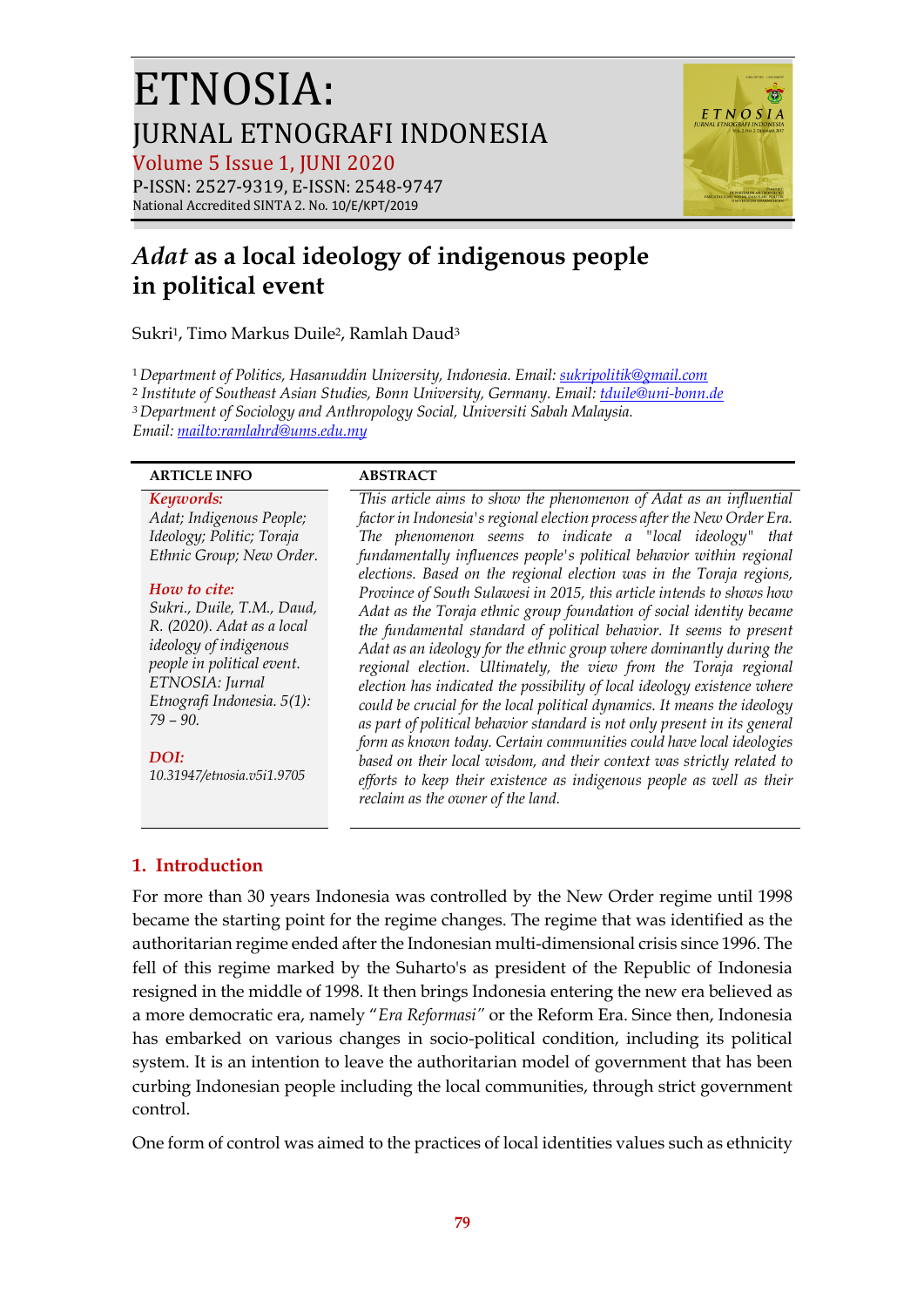and *Adat* which are basically as important aspect of those communities. It was made the local communities values weakened and even lost from its important factors in their region life (see Tyson 2010; Davidson and Henley, 2007). It was happened due to the new order regime saw it potentially become a conflict triggers that should be eliminated. The possibility for conflict is feared to disrupt the regime authorities that possibly emphasizes the political stability were important for their economic development as the main objective policy (Liddle, 1985; Eklöf, 1999).

The concerns regime was actually based on Indonesian objective context as multiethnic country where consisted by hudreds ethnict groups. The number of ethnic groups in Indonesia based on the big ethnic groups, new small ethnic groups, and small ethnic groups is 456 (Ananta et al. 2014). Moreover, based on the BPS census in 2012 categories, Indonesia has 1300 ethnicities, sub-ethnicities, and tribals. The Java ethnic group has the most significant population, around 40% of the total Indonesian population. Besides the Java ethnic group, there are around 14 ethnic groups that have about 1 million populations (Suryadinata et al. 2003). Since many ethnic groups still have their own local values then Indonesia basically stand at the variety of ethnic group existence. It seen as huge sources for conflict when it does not control well.

That condition made the regime decide to marginalize those communities from the political activities. People become prone to apathy in politics, were made the ruling regime absolutely controlled political dynamics. There was almost no chance for the opposition of people to the state. It seemed to succeed through the cooptation used the uniform ideology called as "Pancasila", where was campaigned as the only ideology for Indonesian people (see Aspinal and Fealy (ed.) 2010). Thru the Pancasila motto ""*Bhineka Tunggal Ika*" or "diverse in unity", the political process was controlled as the only standard for political behaviors in Indonesia.

This political condition seems was stable. But it was only at the surface due to in the local level the conditions actually caused dissatisfaction. The inconvenient was related to fact that many local values are different with Pancasila. It means they were asked to ignore their local values where for generations had been exist as important part of their existence. Although quietly, there were communities still practice their various local values even potentially amid suspicions of the regime and the potentially considered as attitude to ignore Pancasila. It means the New Order regime had never really succeeded to eliminate the local values and its practices in local politics (Sukri, 2018).

When the Suharto regime fell in 1998, one of the phenomena emerged is the rise of public demands for widely participation opportunity in various aspects in their region, including in political activities by prioritizing their local values (Davidson et al. 2010; Tyson, 2010; Nordholt and Klinken, 2007). During the newest era, the government made various changes to the existence of the Indonesian political system. In the local context, one significant change is the regional electoral system to chose the regional head government. Since 2005, the regional electoral mechanism began using the direct election method after previously was done through voting by the regional legislative members only. The change then leaded to a new form of dynamics in Indonesia local politics.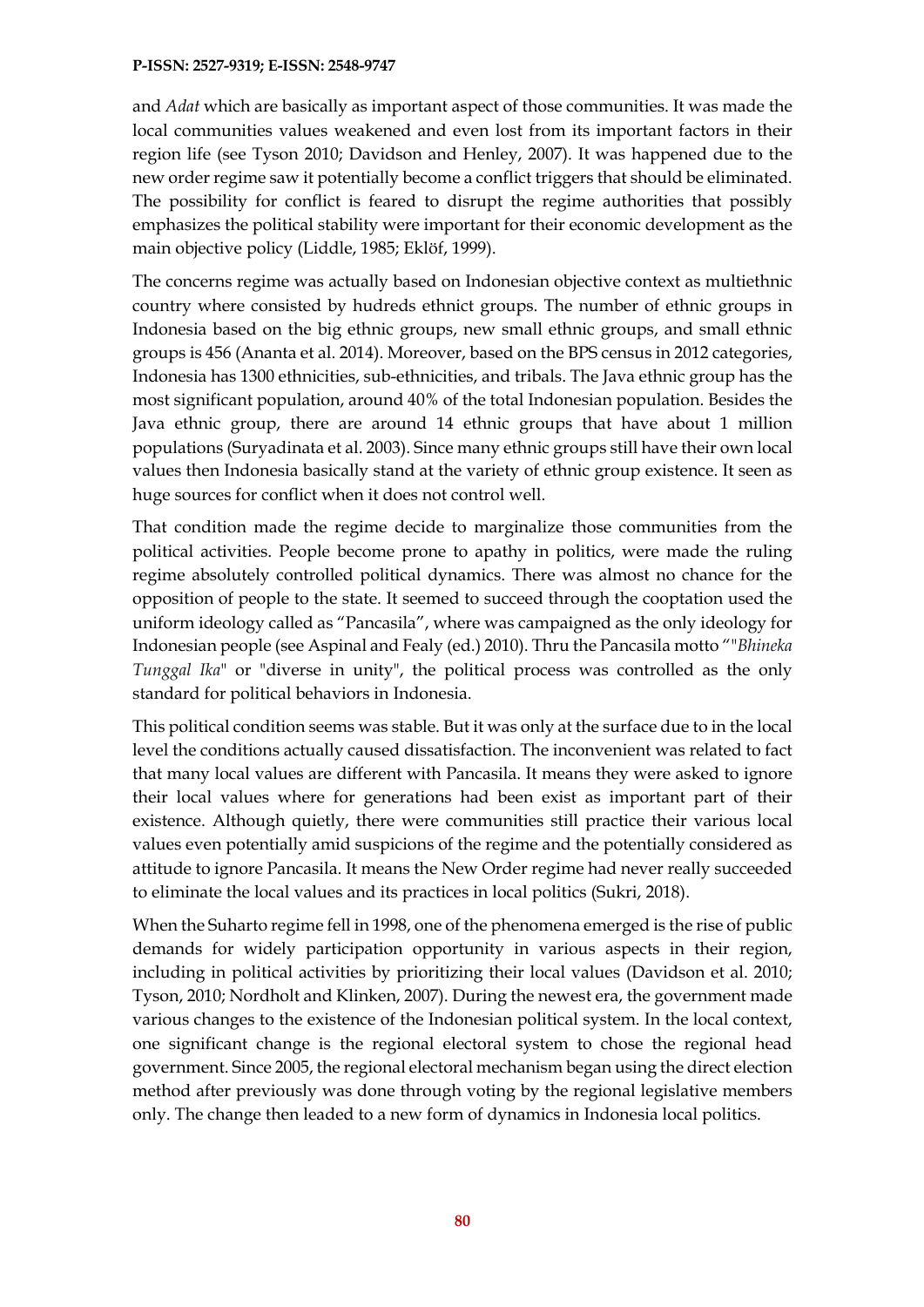### *ETNOSIA: Jurnal Etnografi Indonesia 5(1): Adat as a local ideology*

The regional head position becomes critical and influential in regions due to its authority in regulating his region. It then makes the regional election become an important new competition field of local people. The local people fully pay attention to the regional election process because it will relate to the appropriateness of someone to choose as the most appropriate leader for their context. It means people in the majority should accept the candidate. As a consequence, candidates must have appropriateness based on voter views. In then opened various preferences of people basis assessment and reason to votes. The tendency is seen to occur within the Toraja ethnic group context that also knowing as an indigenous people.

For the Toraja ethnic group, the regional head position is very important, not only in the formal context as the head of the regional government. The position also as significant post in their social and cultural context. A regional head is a reflection of formal governance that leads the land formally and as an important person under the cultural values that should lead this community appropriately based on *Adat*.

For Toraja people, Adat as well as being understood as a law for this community is based on the sacred values of *"aluk to dolo"* (the ancestor legacy). It makes the Toraja people always demanded to keep various traditional values in various fields of their lives as an effort to maintain the dynamics of life in their region. It because they deeply respect the ancestors as the aspect of their land blessing. Moreover, it also related to the part of their social identity existence to keep their position as a unique and different ethnic group to others surrounding their regions. Therefore, when the regional election provides an opportunity for people to determine the event result, it cannot be avoided by the phenomenon where Adat.

### **2. Method**

This paper is based on the results of research conducted on the community of one of the well-known indigenous communities in South Sulawesi namely Ethnic Toraja. This type of research is qualitative using ethnogprahy methods. Through this method, the research conducted tries to explore how the behavioral tendencies that arise from the Toraja indigenous community when they become determinants in a political event in this case the elections, especially after the new order era.

The fact that they have a fundamental belief in the values of life inherited by their ancestors namely aluk or Adat is an interesting aspect that is the focus of this research. The tendency of the still strong Adat in the daily life of the Toraja ethnic, especially those who live in the Toraja region, has opened up local political space in this region in a situation where local values play an important and very basic role in determining the outcome of the elections.

The data, mainly obtained through in-depth interviews with key informants. In this case the key informants consisted of community leaders, traditional leaders who were chosen based on the snowball sampling method. Interviews were also conducted with the community, especially those who had participated in the regional head election process, where the determination of the information was also based on the random sampling method. Based on various data, the conclusions are drawn based on analysis related to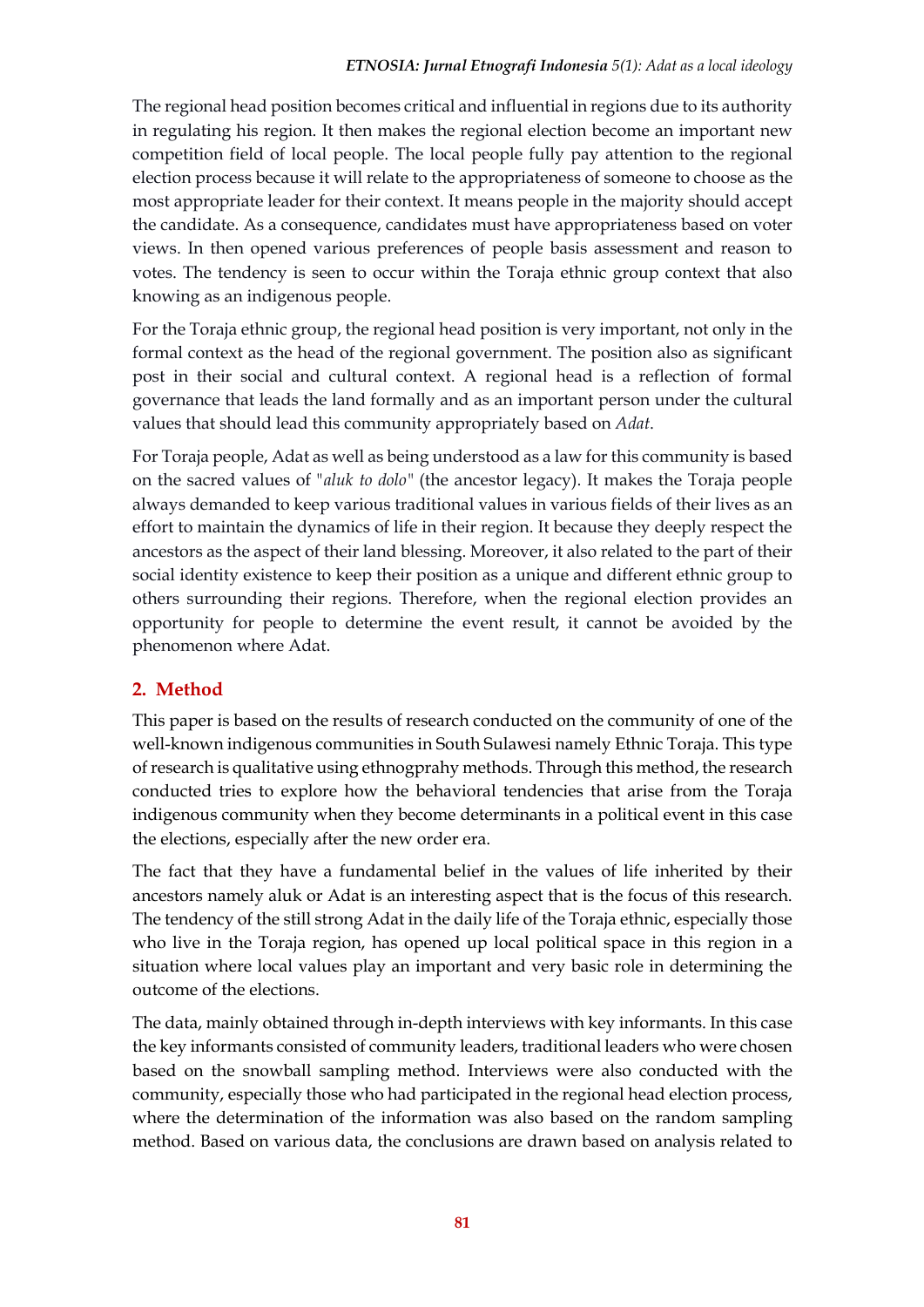the existence of a basic value that becomes the standard of political behavior of the Toraja community that shows its tendency as an ideology.

### **3. Result and discussion**

### • **Importance of Adat for the Toraja Ethnic Group**

The Toraja is a region in the northern part of the South Sulawesi Province, Indonesia. This region was originally as one district, namely the Tana Toraja Regency. However, since 2008, the regency has been divided into two administrative regions, Tana Toraja Regency and the new regency is the North Toraja. Although administratively separated, this regency still has the same trending tendency. Both districts in the Toraja region are inhabited majority by the Toraja ethnic group. The Toraja is one of the major ethnic groups based on the number of its population in the South Sulawesi Province except for the Bugisness, Makassarese, and Mandarness. The population oh this ethnic group is more than 1 million where around hal of them are live in both districts. The number of Toraja ethnic groups in this region is more than 80% of the total population in each district. The number of the Toraja ethnic group in both districts is close to 500 thousand (The North Toraja Government 2015).

The Toraja ethnic group or the Torajas tends to have significant differences with the other groups. It at least occurring through this community local culture in the name of *Adat* that is still exists strongly and implemented within this ethnic group differently to others. One of important things to the adat existence is related to it tendency to influencing this community behaviour in their daily lives. It also as the condition why this community also recognizing as an indigenous people.

Basically, in Indonesia, Adat has always been associated with a set of social rules, habits, politics, perceptions of justice, and even individual habits for centuries (Prins 1951 cited in Tyson 2010:1). In addition, Adat is recognizing as something that changes, a unified concept that encompasses various unique customs and traditions of each of the main ethnic groups in Indonesia (Tyson, 2010:1). Adat also re-present a system of government based on oral tradition, antecedents, and customary law, which provides a set of rules for ceremonies for weddings and funerals, houses and harvests, or land use and rights mechanisms (Hooe, 2012: 1). Therefore, Adat is not only seen as a series of ceremonial activities that are present in a series of activities in the community merely shows certain symbols of their social identity. More than that, Adat is a system of trust from a community of people towards certain values that are accepted as a common value, even so that it is one of the important aspects of the basic identity of a particular community. Therefore, the existence of Adat is one of the important indications for the existence of a community with unique values as an indigenous community.

For this ethnic group, their indigeneity is more outward as a combination of myth, origins, legends, and the transfer of memories from the past orally to its present generations. That combination is united in the fundamental values called *aluk to dolo* or the "ancestor legacy" (Kobong et.al., 1992). Actually, aluk is originated from the Toraja ethnic group's old religion that believes in gods. Aluk is believed as guidelines for the torajas towards the enlightenment as the phrase *"anna bendan tutungan bia 'tunannang*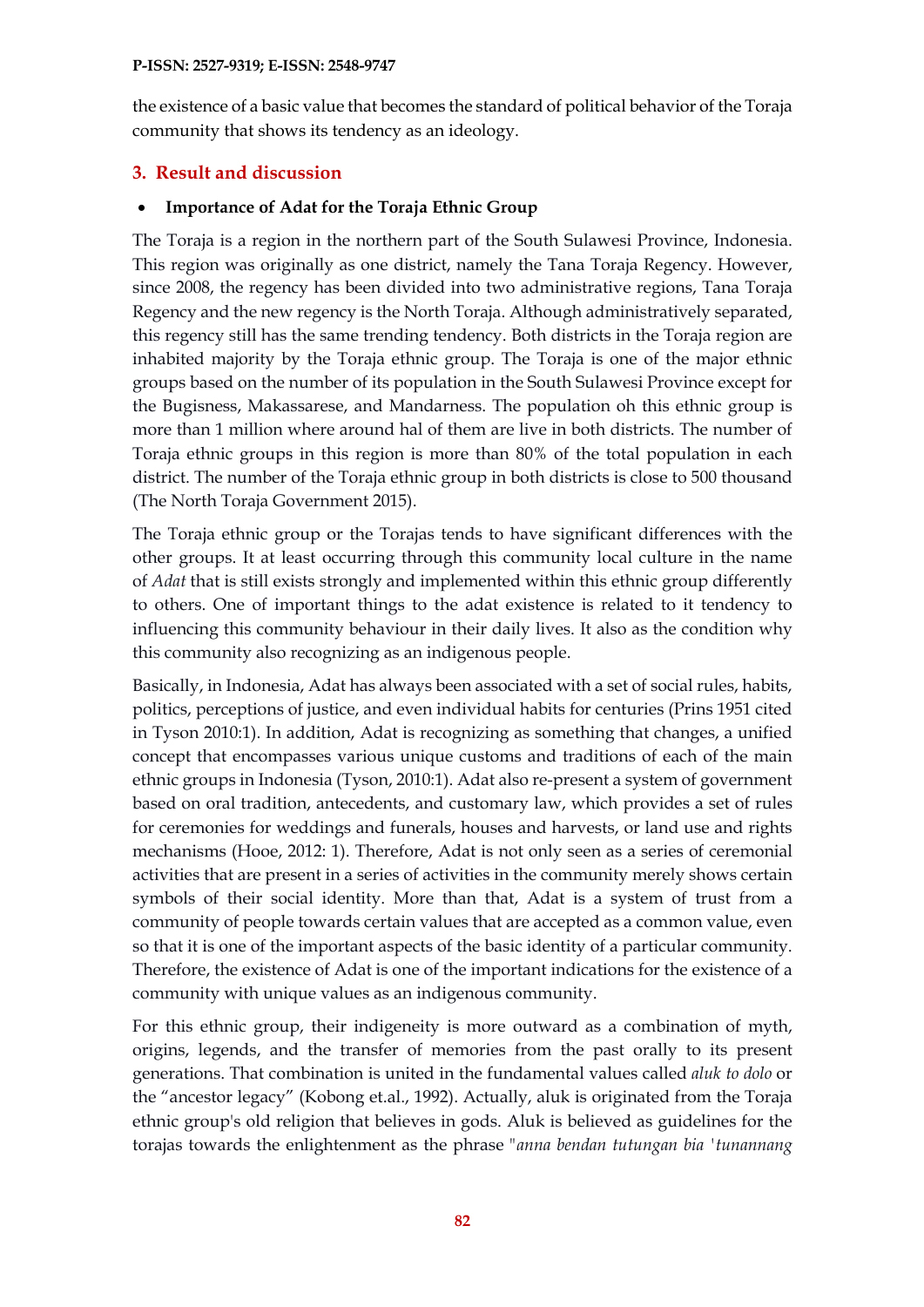*tendanan ma'lana-lana",* which means aluk is "the stand flame torches, where in upright position". The torches symbolize as the direction to good and wealthy life. In the Toraja mythology, numbers of torches are 7777777 or in another version amounted of 7777 that implies completeness, where also knowing as *"aluk sanda pitunna" (*the all seven commands). The aluk believed contains guidelines for all aspect of people life because it was created by the gods where they are also believed to live within the rules (Kobong et.al., 1992). Their obedience believes will bring fortune while a violation potentially brings some misfortune in them. Therefore, the Toraja ethnic group still keeps aluk as within their life. Their existence could not be separated from the *aluk* or *Adat* as foundation of their ethnicity identity (Kobong et.al 1992).

In general, fields are supported in *"aluk"* are; *Aluk mellolo* (concerning to human birth adulthood); "*Aluk Rambu Tuka"* concerning to the marriage party; "*Aluk Rambu Solo"* concerning to the funeral ceremony; "*Aluk Bua"* concerning to the joy party; "*Aluk Tunanan pasa"* involving market and activities to fullfil their needs; "*Aluk Tedong"* Concerning to Buffalo or livestock; "*Aluk Pare"* Concerning to Rice and Food; "*Alukna Bangunan Banua"* concerning to the construction of the house; and "*Aluk Padang"* concerning to land (Kombong et.al 1992:20-21).

The aspects regulated in *aluk* basically become a series of life guidance that contains various commands and prohibitions (Kombong et al. 1992: 20-21). Therefore, based on the *aluk*, all aspects should be based on its guidance due to it is considered as a representation of the presence of their ancestors. Actually, many of the Toraja ethnic group are in touch with aspects of modernity such as educational institutions, employment and through contact with religion other than aluk, the majority of Toraja people still keep the local guidelines not only for those who majority live in Toraja regions but also those who liveoutsides (De Jong, 2013).

One of important characteristics of the Toraja ethnic group as an indigenous people that still exists as part of the adat existence is the caste-based communities. The Toraja still distinguishes in four castes, namely *Tana 'Bulaan* (King descendants / highest nobility), *Tana' Bassi* (Descendants of middle aristocrats), *Tana 'Karurung* (ordinary people) and the *Tana 'Kua-kua* (formerly considered as slaves). Since the Dutch colonial occupied this region hundreds of years ago, the slave had been banned. However, the castes system still exists, and even the slave still could be considered, especially during various adat ceremonies. One of the consequences is the standard that must be met by someone who will become a community leader in the context of the Toraja people, especially in the regions.

Their guidelines teach that a leader is, at the same time, a person who bears great responsibility for the condition and existence of this community. Thus, a leader must be able to prosper the community. Therefore, a leader must have appropriateness in accordance with the conditions set out in adat guidelines. In accordance with customary guidance, a leader must have 4 important things in order to be considered appropriate based on Adat. These four things are "ability or capability", "wisely attitude", possessing "wealthy", and the most important are "nobility" (Sukri, 2018).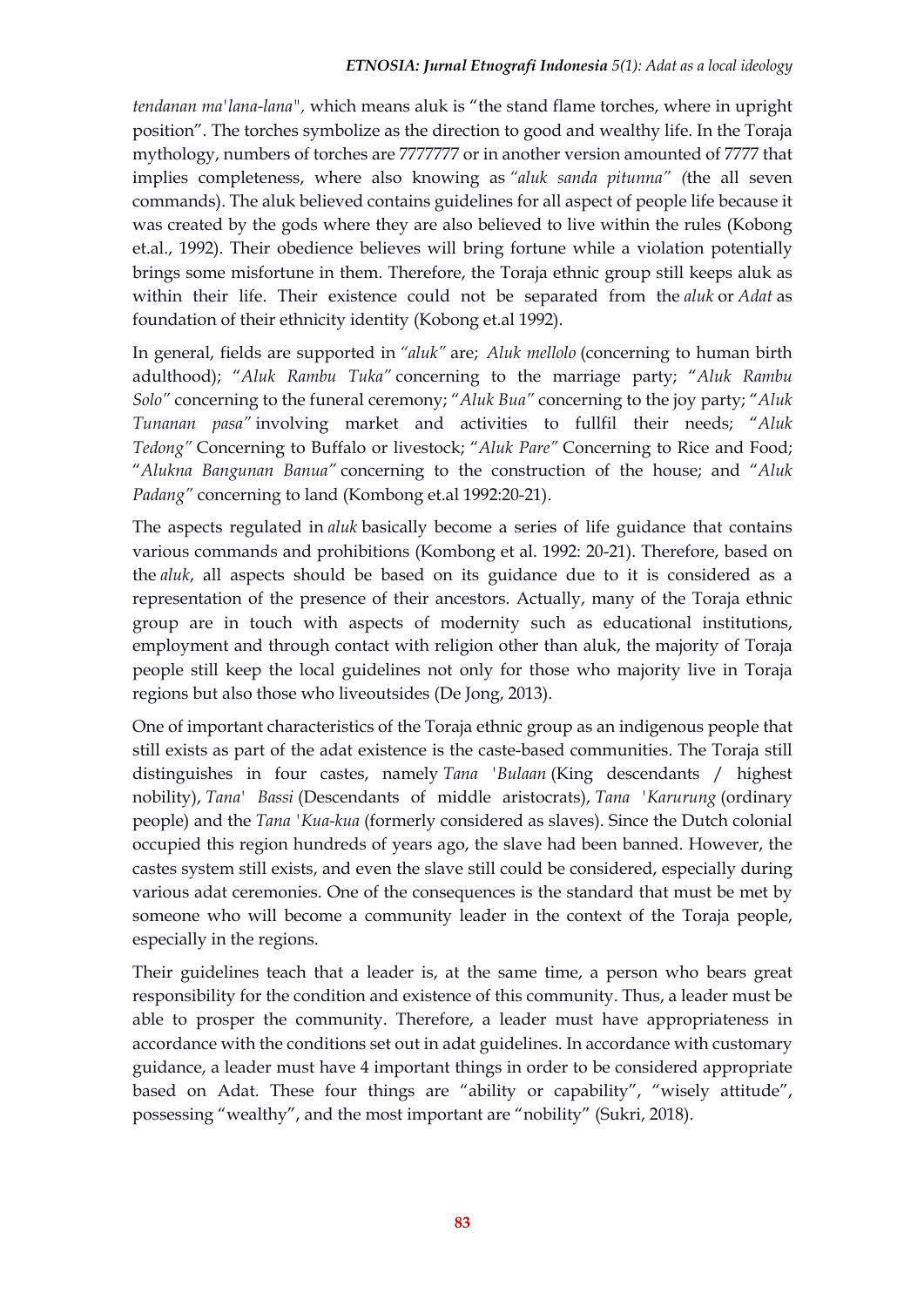The first three requirements are tended similar to the modern standards of various organizations or business institutions for a leader (see Raišienė, 2014; Gold et.al 2010). The three conditions basically can always be found in various community contexts, but the thing that distinguishes them is the necessity as a descendant of a noble for a leader. This then tends to exclude the opportunity for people to become leaders by limiting it to the elite of the community with a background of nobility. This condition could be seen as an unfair condition for those who are not noble descendants. However, in the context of the Toraja people, this condition is propriate.

This understanding is precisely evoked in the belief that their region and society will get blessings from the almighty if they are led by people who are appropriate because they are considered to have a better view related to how govern this community based on the traditional values. Due to their reclaim the regions as their sacred land, only certain people will get blessings to lead this community under the appropriate adat values. Therefore, a leader of this ethnic group should be in line with the adat requirements (Kobong et.al., 1992: 20). At this point, Adat is more likely to regulate how the Toraja must issue about leaders in their region in the socio-cultural context. However, when the election system is related to the effort to choose a formal government leader in the Toraja region, Adat experiences functional adjustment.

The election is an effort to chose a leader who will regulate the lives of people in the Toraja region based on formal law. But due to this ethnic group is the majority and they claims the regions as their sacred land then regiona election result should appropriate, with the Toraja ethnic group preferences about a leader. The Toraja people are then forced to address the right behavior based on their fundamental belived on Adat could not be avoided from their political behaviours within the election.

### • **Adat as Local Ideology within The Regional Election**

Related to ideology many experts agree that there is no definite understanding related to ideology. So far, ideology tends to be understood in many meanings. Ideology has a relationship with an idea, belief, understanding, and certain attitudes. Besides, ideology can also be understood as a cognitive assumption that underlies a certain belief or total structure of thought. Ideology also shows the existence of links with certain groups, classes, or collectivities within a wider scope of society. Ideology can also be related to the whole society or community, which places it as the highest value related to the existence of a particular class or group of people. Ideology is also sometimes seen as a standard of behavior that encourages action or encourages an action to take action (Hamilton, 1987). However, ideology seems inseparable from the influence of its existence on individual and group behavior (Szalay and Kelly, 1972).

Therefore, an ideology is a system that is collectively considered normative and may be factual ideas and beliefs and attitudes that support certain patterns of relationships and social arrangements, or can also aim to justify a pattern of behavior, which advocates want to promote, realize, chased or defended. Thus an ideology seems not just a tool for persuasion, control of perception, values , and beliefs, but also a form of self-justification allows us to consider the possibility of a 'dominant' ideology, especially with certain groups or classes of society (Hamilton,1987).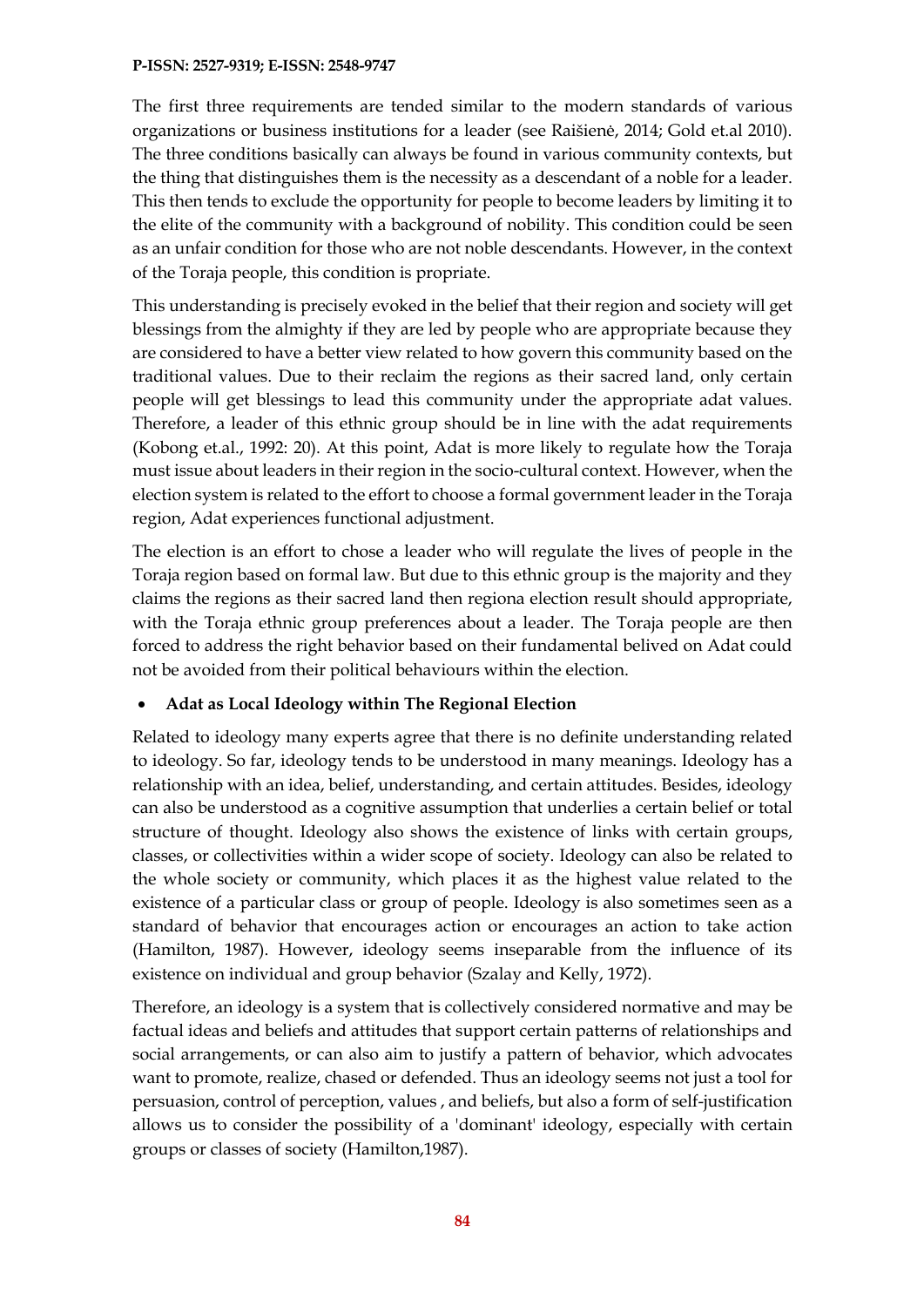The fundamental aspects of ideology are related to the basic principles that exist in a class or group of people as a standard value that makes them have the same tendency as culture in society. In this regard, through his observations Hamilton (1987 in Griffin 2006) offers observations in his efforts to define ideologies that are interpreted similarly to the meaning of Culture as "How a person categorizes reality depends on one's goals, questions raised, and often prior dispositions and commitments. to a specific explanation about that".

This seems to indicate how the convergence between similar ideological and cultural terms is mainly related to the non-material aspects of human existence relating to the subjective realm of ideas, values, world views, and cosmology, things that are very important in human history (Griffin, 2006). The interrelation of the two terms is very close to seeing the assumption that 'traditional ideas and attached values' which form the core of cultural thinking also includes action in the context of understanding with ideology which essentially contains an understanding of the existence of actions based on a certain standard of belief. Culture consists of patterns, explicit and implicit, from and for behaviors that are acquired and transmitted by symbols, constituting the distinctive achievements of human groups, including their manifestations in artifacts; the essential essence of culture consists of traditional (eg, ideas that were handed down and chosen historically) and especially the attached values; Cultural systems can, on the one hand, be considered as products of action, on the other hand as conditioning elements of further action (Kroeber and Kluckhohn in (1952) in Griffin 2006).

By following the logic of 'anthropological' universalization, efforts to understand ideology make it possible to see it as a latent 'aspect' of all human cultural activities and their material products.

Phenomenologically human existence is lived and experienced non-ideologically, but when externalized in a semiotic or material culture, it is directly in the ideological dimension when one result is considered from an outsider's perspective regarding their function in maintaining or challenging a status quo condition in social, economic, or political aspects. In this case, at the individual level, ideology becomes an integral part of the human instinctive urge to plan, rationalize, and legitimize actions or behavior, whether as a self-aware protagonist of a major historical transformation or as an unconscious actor in a familiar domestic process of routine routines.

This understanding is in line with the phrase that complements Hamilton related to the definition of ideology which stipulates that ideology is intended to justify certain patterns of behavior of a person or group of people. Individuals or community groups tend to try to show, support, realize, prove or maintain a certain value by a person or group of people. This makes the idea of an ideology related to its function either intentional or unconscious or unconscious as a cultural construction (see Griffin, 2006). This is relevant in the context of the life of the Toraja ethnic community.

As a community that continues to keep its culture as an important part of various aspects of their daily life, the Toraja ethnic group keeps Adat as a behavior basic standard that believed to maintain their life. That is included in the political filed. This condition is an important background that marks the tendency of Toraja's political behavior in the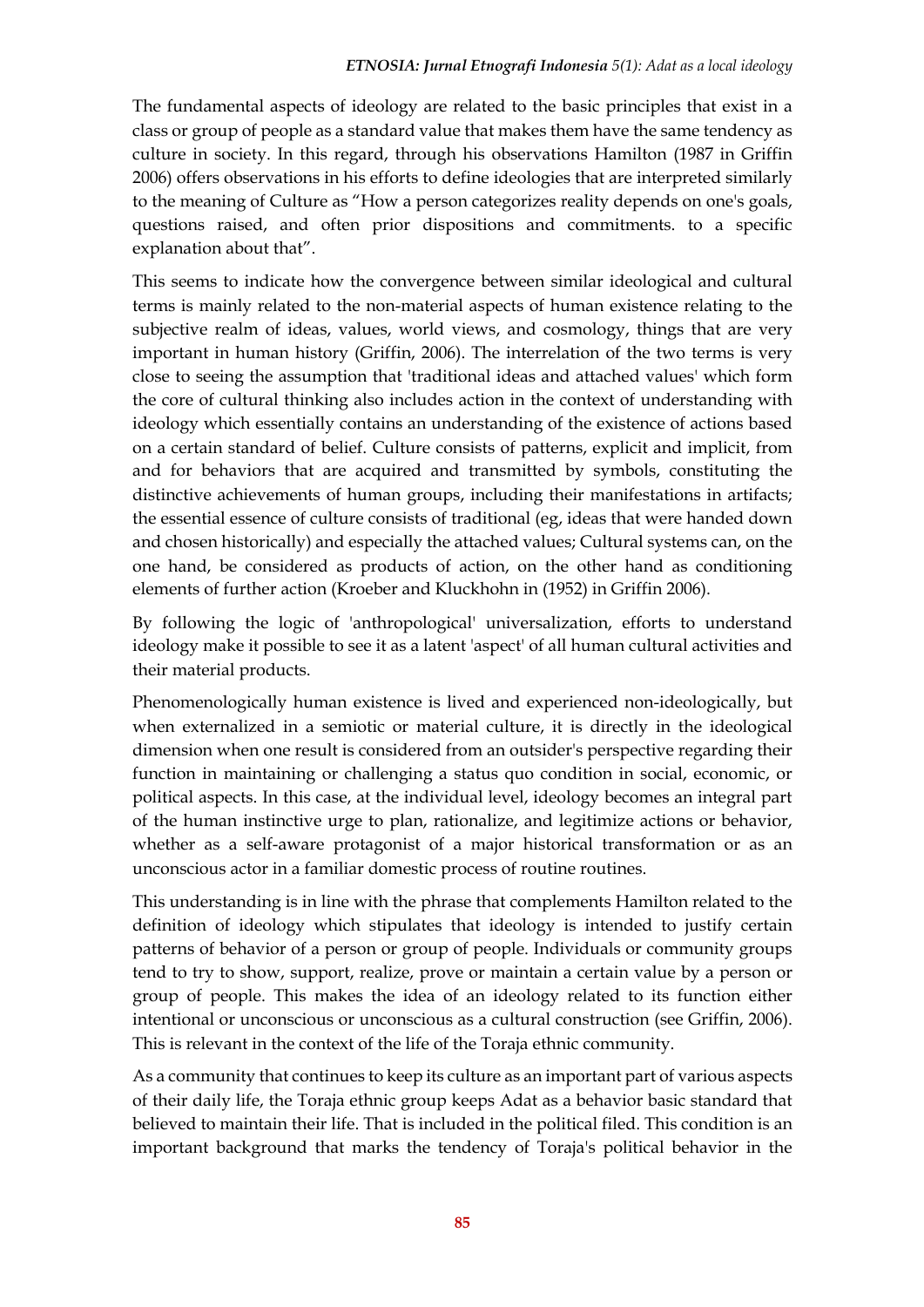regional election. The attitude tendency shows its clear manifestation when the election mechanism uses the direct election mechanism.

Basically, the regional election carried out through direct election methods are one of the efforts of the government of the Republic of Indonesia to provide change for local people actively and equally involve as democratic value. Therefore, democratic principles that put people equally in political rights and opportunities form the basis of thought formalized through law. Thus, the government hopes that people will behave in accordance with the formal legal guidelines. In the context of the existence of ideology, the election is placed on acceptance of the principles of more liberal democratic ideology. Since one of the most important principles under this ideology is the equality for everyone, the presence of the regional election in the toraja region should running under this principle. But due to the existence of Adat, the phenomenom seems creates fundamentally different condition. This is condition basically put the toraja ethnic group faced two basic guiding behaviors, the democracy values regulated by formal law and the Adat as their fundametal principle of life. This condition then forces the toraja people to emerge separate attitude as a reflection of the existence of two fundamental standard of behavior.

In the 2015 regional election, with claims to the Toraja region as sacred land as part of their adat existences, this region must be led the adat-appropriate leader. The leaders must be people who occupied four conditions taught by Adat. This condition makes the rule of law that allows everyone to have the opportunity to become a leader is not appropriate. It made the opportunities for non-aristocratic toraja people and as well as the non-toraja people become closed since beginning. Although at the beginning of the regional election process there were several names from non-nobles who were discourse to participate in the election, at the end the names were dissapear from the candidate list. It shows Adat influence the toraja people behaviours in the election.

For the non-Toraja that considers as "pendatang" or migrants who consist of around 20% of the total population in this region, basically they still have the opportunity to participate in the election contestation. At least they may be able to running for the regent's deputy position to represent the proportion of non-Toraja people. But in fact, since the reform era, it never happened. The migrants seem willingly accept themselves as migrants that has not rights to lead this land. It then makes them never attempt to challenge the political hegemony of the Adat in this region as the political fundamental aspect (sukri 2018). It made not only the Toraja ethnic group organization but also the modern political institution such as the political party influenced by Adat.

That fact from the regional election showed that political parties prefer to follow the adat guidelines in determining the appropriateness of their supported candidates. This is attributed to their understanding of the political behavior of the Toraja people who will vote based on adat appropriateness. Moreover, since the administrators of political parties are coming from the Toraja people, then They deeply understand which the most appropriate candidates that will be voted by the majority voters, the Toraja people. Therefore, they do not want to take the risk of ignoring Adat because it has implications for the level of electability in front of the Toraja people. This condition shows how modern political institutions such as political parties have to respect the Toraja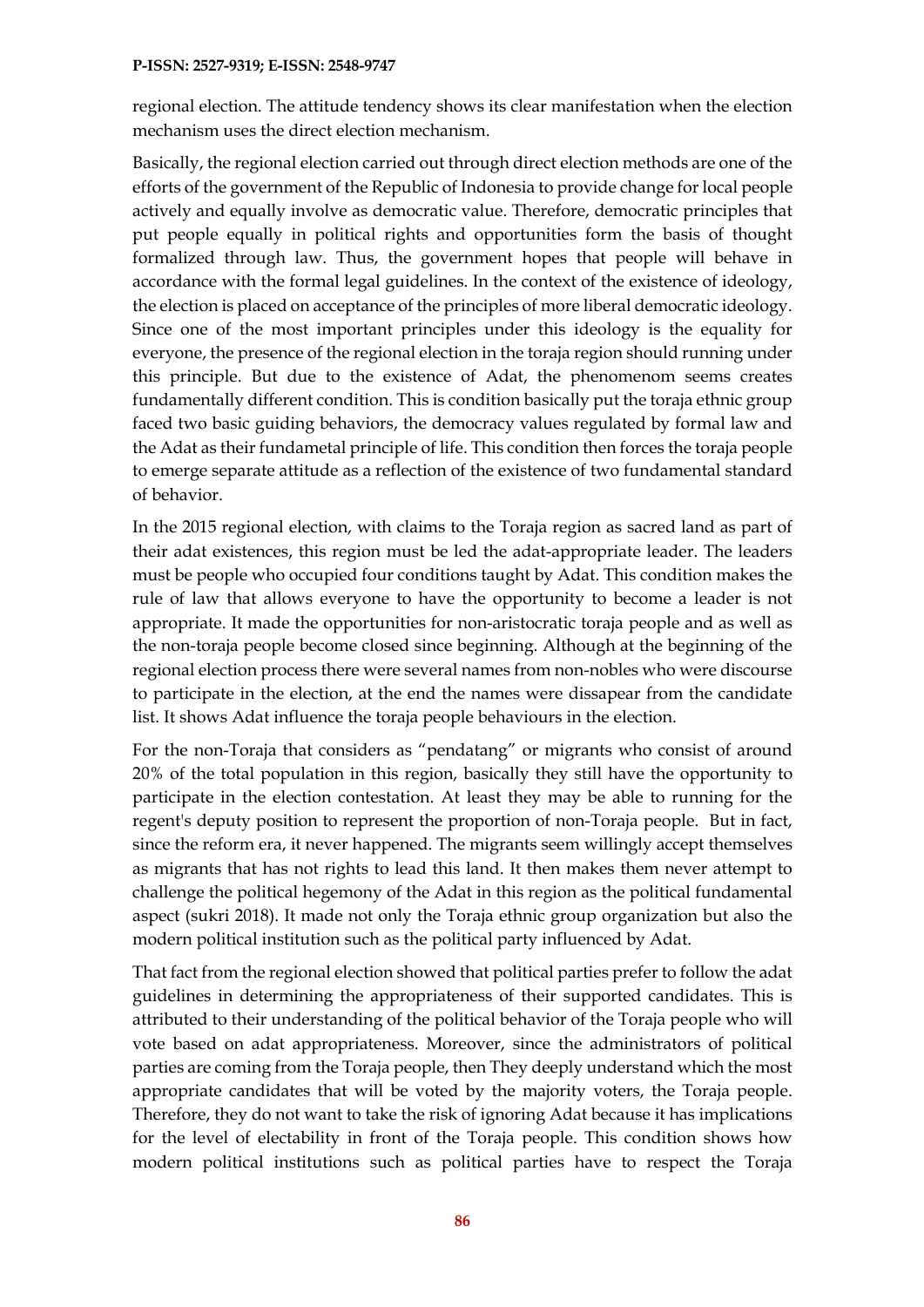fundamental values (Tamma, 2017). The influence turned out not only to the demands of the appropriateness of candidates based on Adat. Various processes in the effort to win the contestation were also influenced by the existence of Adat in the community. The requirement to get sympathy and support from the majority of the people makes the Candidates in the 2015 regional election in the Toraja region use more activities related to Adat.

It was based on the belief that various customary activities as adat implementation could provide opportunities for them to gain sympathy from local people. Therefore, the Candidates generally approach the community more through spaces that close to the adat requirements. In this case, several important events in the Toraja customary guidance related to the funeral ceremony "Rambu solo" or ceremonies related to happiness "Rambu tuka" are more widely used by the Candidates. Since during those events, many people gathered it also presented many important and influential traditional leaders, the events that might become a political event to socializing and to got support.

During the 2015 election process, the Candidates showed a tendency to better use this path because it was considered to be more able to bring them closer to the community while respecting adat guidelines (sukri, 2018). Thus, even though the competition between Candidates in the regional election is political competition, the existence of Adat as a standard of behavior for the Toraja ethnic group which is the majority voter makes the competition appear more in social-cultural spaces. It is mainly to ensure that the Candidates are still fix to the adat appropriateness. By looking at various facts that are shown from the behavior of the Toraja people, it shows the existence of customary domination in the process which seems ignored democratic values were as universally accepted by many people in the world. The phenomenon shows that in certain contexts a particular community of people can bring up a standard of behavior that is the basis of their ideology in addressing the conditions occurred in their region. This phenomenon shows that Toraja people prefer to use their local guidance even though it tends to conflict with the general tendency in Indonesian society that believes democracy and equality.

Furthermore, what was happened in the Toraja regional election shows the fact that Adat has succeeded in utilizing formal rules to provide identification of the existence of its basic values in Toraja ethnic behavior. For a long time, especially during the new order era, the influence of local values tends to be seen as something that only affects the nonformal domain through various social activities and traditional rituals. It turns out that the local election process as a formal domain under state regulation actually becomes a sphere that provides justification and affirmation of Adat fundamental influence where authorized by the formal state institutions. Thru the regional election, the Toraja actually perform how Adat used as defending factors to their existence. It seemed an important aspect to keep their existence sustainability. Adat is not just as daily life guidance but also contains various fundamental political standards that should be obeyed as part of the effort to keep the land will still suitable for their uniqueness context as people community as well as their land as the sacred land.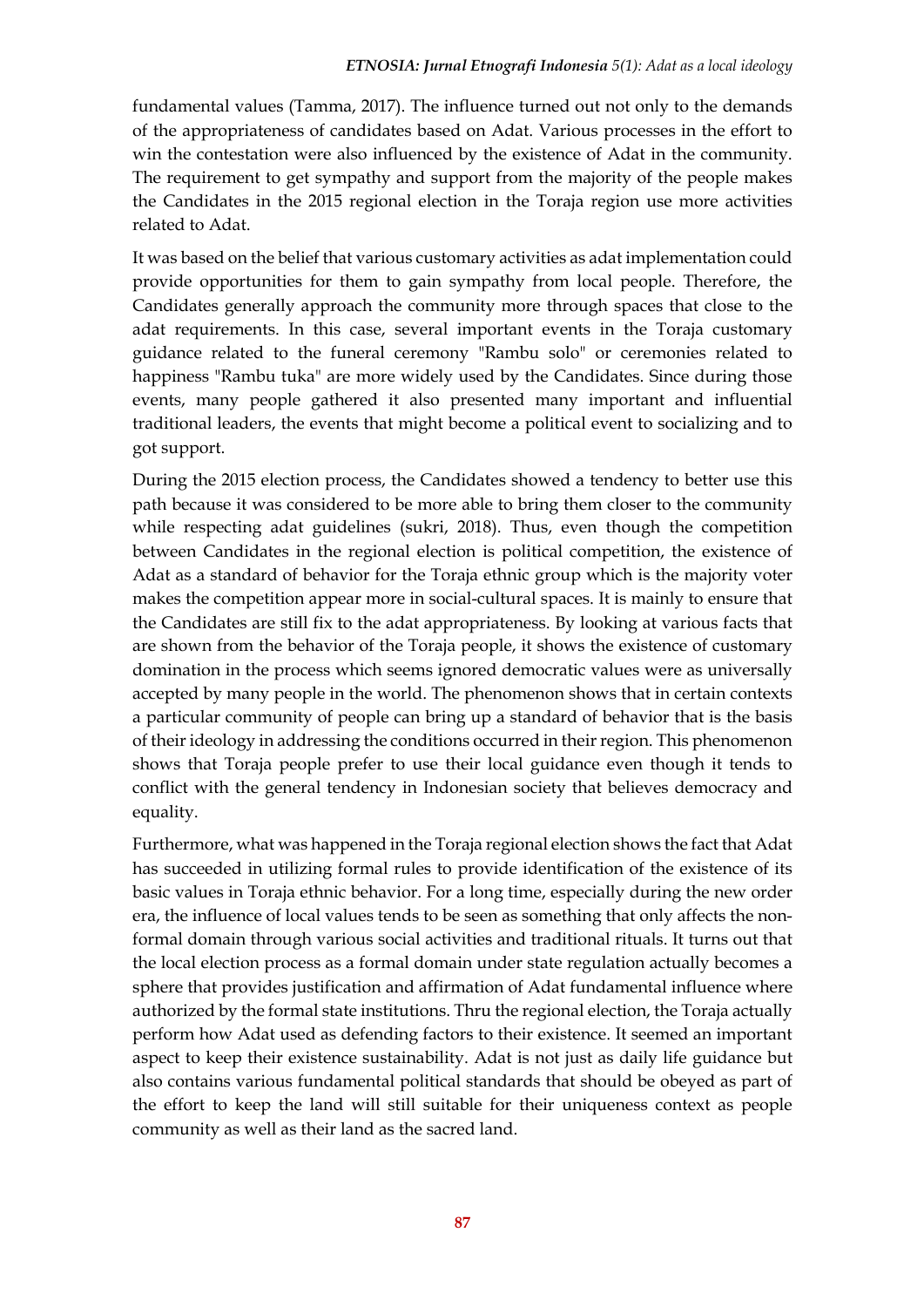### **4. Conclusion**

Empirically Adat for the Toraja ethnic groups is important guidance to live in harmony and wealth, including in its socio-political environment. Therefore, when an outside thing came into their living systems such as democracy through the regional election as a mechanism for determining the leaders of formal government in their territory, it will face the adat existences. As trustfully believe system, Adat becomes standard for the Toraja ethnic group behavior where also fundamentally regulates the appropriateness concept of leader even for the formal institutions in their land. As their claim, the Toraja region, as their sacred land inherited by their ancestors, makes the regions must be maintained through the adat guidance, including in the regional election. It is important due to the involvement of Adat in the election actually as part of the ethnic group identity existence that unique to others. Adat is the fundamental standard for various behaviors of this ethnic group. It means the appropriateness attitude will be seen under this standard, including how to behave appropriately within the regional election.

The principle of the election is based on democratic values. It is respect to the equality of each individual were regulated through the formal law that should be respected by all people. However, for the Toraja's people, the event was not only the way to respect formal law but also to implement Adat as fundamental guidance. Moreover, as part of their fundamental existence as indigenous people, Adat should play a prominent role in influencing the result. Under these circumstances, the Toraja people have their values to ensure the leader's appropriateness. It made Adat actually play as the Toraja ethnic ideology in the political field.

In the end, a phenomenon from Toraja shows how Adat that was played as local ideology able to influence important the democracy event. Even it was regulated through formal law under the democracy standard ideology. However, for Toraja people it was only as part of the process under that were influence by the Adat as a prominent role. It showed when a local-values became local ideology that challenges democracy as an important ideology where so far dominates the mainframe of how people elect their leader in the modern state nowadays. It possibly due to the Toraja uniqueness existence with Adat as their local ideology and important part of their existence. It made even the Adat seems in the opposite position to democracy idea where seen not respect to the equality for all people, but it still seen as the propriate condition for the Toraja ethnic group where it accepted as an objective condition of their context.

### **5. References**

- Adams, K.M. (1997). Ethnic Tourism and the renegotiation of Tradition in Tana Toraja (Sulawesi, Indonesia). *American Ethnologist*, Vol.36, No.4. pp. 309-320, Autumn.
- Alfred, T., Corntassel, J. (2005). Being Indigenous: Resurgences against Contemporary Colonialism. *Journal Government and Opposition*. pp. 597-614.
- Ananta., Aris., Arifin, E.N., Hasbullah, M.S., Handayani, N.B., Pramono, A. (2014). *Demography of Indonesia's Ethnicity*. ISEAS–Yusof Ishak Institute.
- Aspinall, E., Fealy, G. (2010). *Soeharto's New Order and Its Legacy: Essays in honour of Harold Crouch*. ANU Press.
- Baruallo, F. (2010). *Kebudayaan Toraja (Masa Lalu, Masa Kini dan Masa Mendatang)*. Universitas Atmajaya-Jakarta.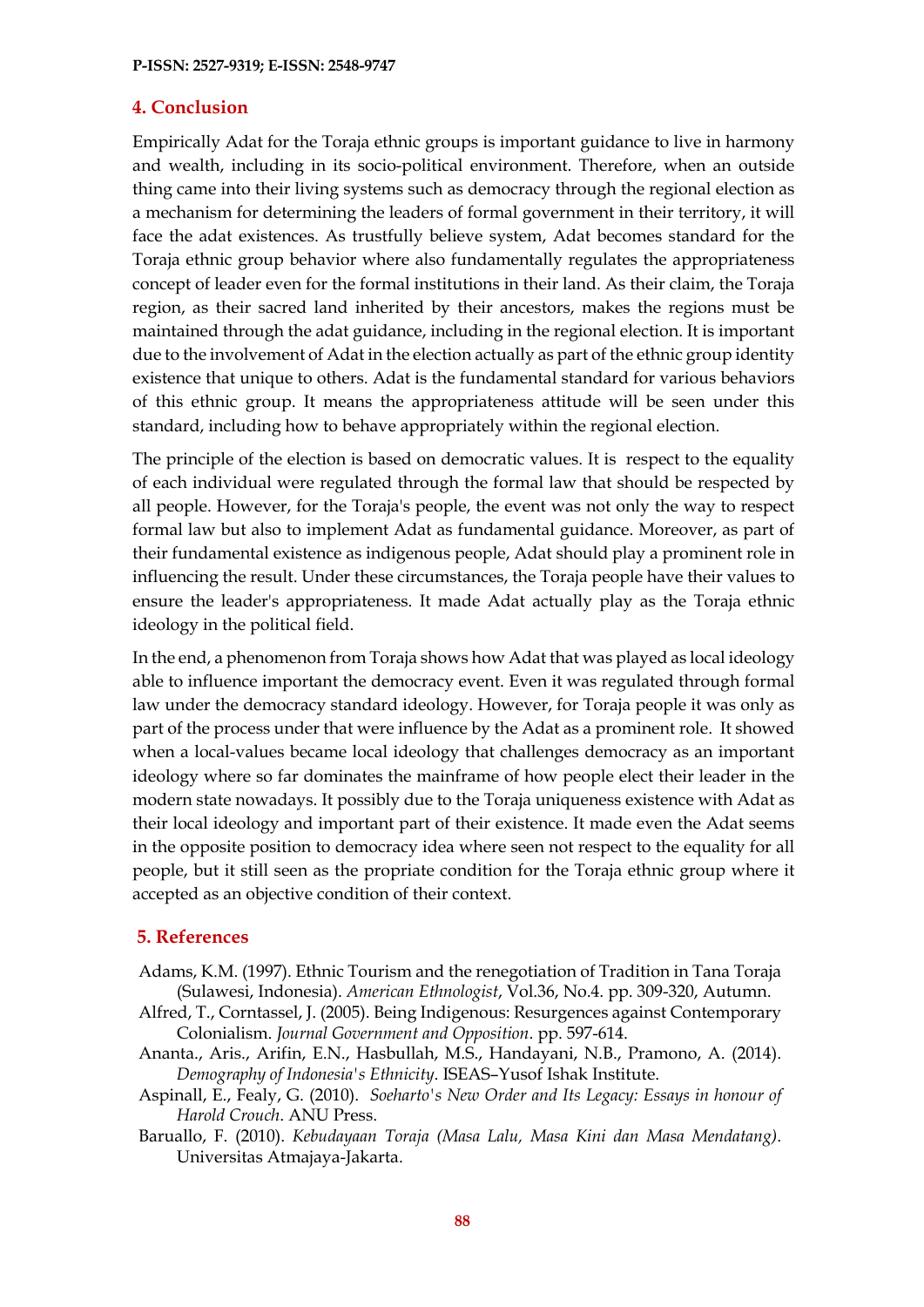Burns, P. (1989). The Myth of Adat. *Journal of Legal Pluralism*. Nr. 28. Pp 1-127.

- Davidson, J.S. et.al (ed). (2010). *Adat dalam Politik Indonesia.* KITLV-Jakarta and Yayasan Pustaka Obor Indonesia.
- Henley, D. (2008). In the name of *Adat*: regional perspectives on reform, tradition, and democracy in Indonesia, *Modern Asian Studies* 42, pp. 815-852.
- De Jong, E. (2013). Making a Living Between Crises and Ceremonies in Tana Toraja: The Practice of Everyday Life of a South Sulawesi Highland Community in Indonesia. Brill, Leiden and Boston.
- Eklöf, S. (1999). *Indonesian Politics in Crisis: The Long Fall of Suharto 1996–98*. Nordic Institute of Asian Studies (NIAS).
- Emanuel, L. (1999). *Latin for Lawyers. The Language of Law.* J.D., Harvard Law School 1st Edition. Emanuel Publishing Corp. 328 Boston Post Road • Larchmont, NY.
- Gold, J., Thorpe, R., Mumford, A. (eds). (2010). *Handbook of Leadership and Management Development*. Aldershot: Gower.
- Griffin, R. (2006) Ideology and culture. Journal of Political Ideologies. 11:1. pp. 77-99.
- Hamilton, M.B. (1987). The Elements of the Concept of Ideology. Political Studies, XXXV. pp. 18-38
- Hooe, T.R. (2012). "Little kingdoms" (Adat and inequality in The island, Eastern Indonesia). PhD. Dissertation, University of Pittsburgh, USA.
- Kombong, TH. et.al. (1992). *Aluk, Adat dan Kebudayaan Toraja dalam Perjumpaannya dengan Injil.* Pusbang-Badan pekerja Sinode gereja Toraja.
- Lakin, K. (2005). *Legal Pluralism in Archaic Greece.* December. Stanford Department of Classics & Stanford Law School. (unpublished paper).
- Lay, C. (2012). Democratic Transition in Local Indonesia: An Overview of Ten Years Democracy. *Jurnal Ilmu Sosial dan Ilmu Politik*. Volume 15, Nomor 3, Maret. Pp. 207-219.
- Li, T,M. (2000). Articulating Indigenous Identity in Indonesia: Resource Politics and the Tribal Slot. *Society for Comparative Study of Society and History*. 0010- 4175/00/1796–0103.9.50, pp. 149-179.
- Liddle, R.W. (1995). Soeharto's Indonesia: Personal Rule and Political Institutions. *Pacific Affairs*. Vol. 58, No. 1 (Spring). pp. 68-90
- Lombard, D. (2005). *Nusa Jawa Silang Budaya*. Gramedia Pustaka Utama. Jakarta.
- Raišienė, A.G. (2014). Leadership and Managerial Competencies in A Contemporary Organization From Standpoint og Bussiness Executives. Economics & Sociology, Vol. 7, No 3. pp. 179-193.
- Simblon, P.T. (2007). *Menjadi Indonesia*. Penerbit Buku Kompas. Jakarta.
- Sukri, S. (2016). Democracy and Revivalism of Ethnic Group Identity In the Indonesian Regional Election after Suharto. (Paper) Was Presented at the 24th WorldCongress of Political Science. Poland. (*paperroom.ipsa.org/papers/paper\_53057.pdf).*
- Sukri., (2018). *The Toraja as an Ethnic Group and Indonesian Democratization Since the Reform Era*. (Dissertation) Bonn University, Germany*.*
- Tamma, S. (2018). Pemilihan Kepala Daerah dan eksistensi Komunitas MAsyarakat Adat Toraja. *Jurnal Review politik*. Vol 7 No. 2 Desember.
- Turpel, M.E. (1992). Indigenous Peoples' Rights of Political Participation and Self-Determination: Recent International Legal Developments and the Continuing Struggle for Recognition. *Cornell International Law Journal* Vol.5 pp.5879-602.
- Twining, W. (2010). Normative and Legal Pluralism: A Global Perspective Normative and Legal Pluralism. *Duke Journal of Comparative & International Law*. Vol 20. Pp. 473-517.
- Tyson, A.D. (2010). *Decentralization and Adat Revivalism in Indonesia; The Politics of Becoming Indigeneous.* Routledge New York.